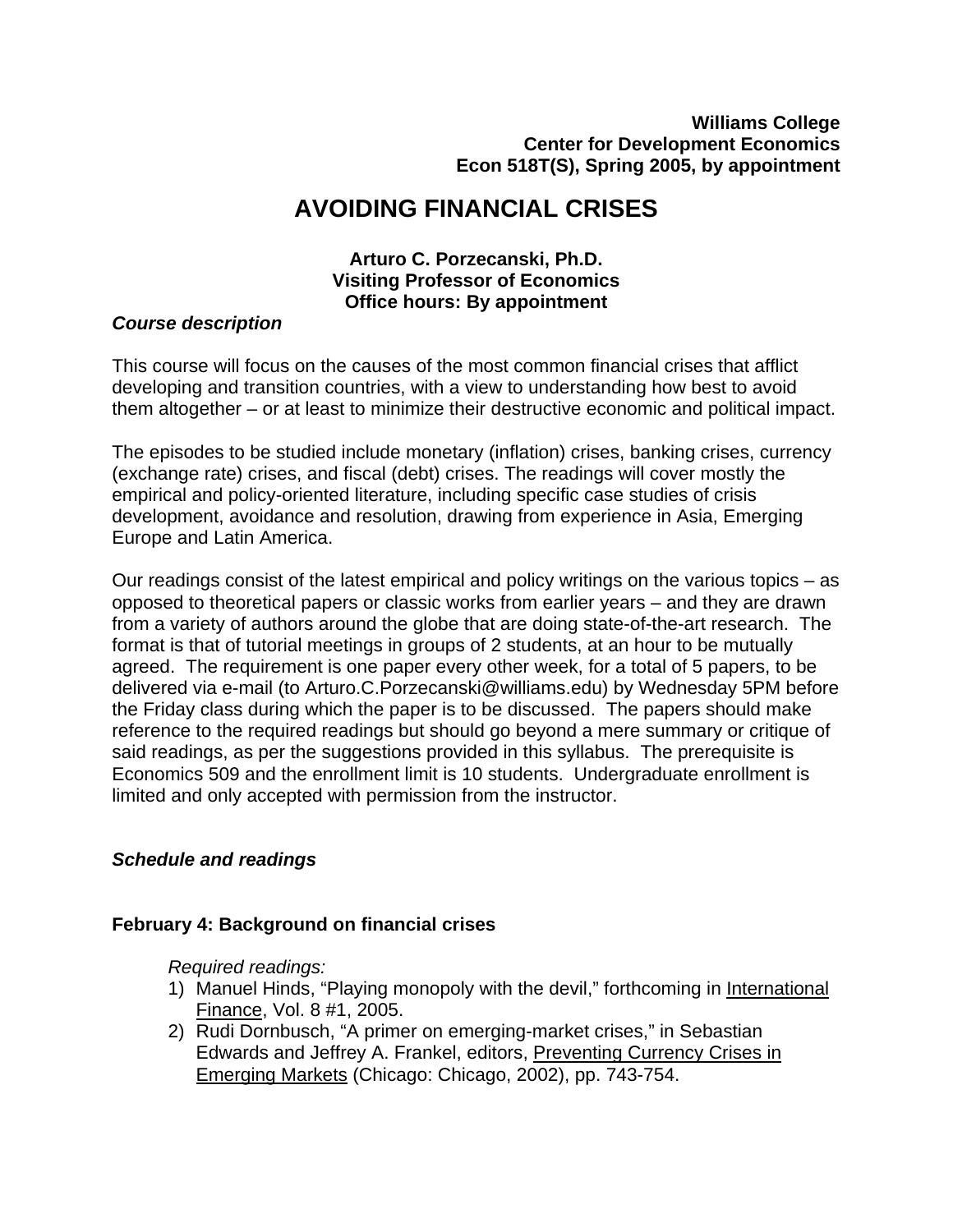*Supplementary readings:*

- 1) Tuomas Komulainen and Johanna Lukkarila, "What drives financial crises in emerging markets?," Emerging Markets Review, Vol. 4 # 3, September 2003, pp. 248-272.
- 2) Barry Eichengreen, Financial Crises And What to Do About Them (New York: Oxford, 2002).
- 3) Michael Bordo et al., "Is the crisis problem growing more severe?," Economic Policy, Vol. 16 # 32, April 2001, pp. 53-82.

# **February 18: Monetary (inflation) crises, Part 1**

*Questions you may want to address in your paper: What is the nature of the inflation problem in your country, if any? What policy measures have been tried to lower inflation, and what has succeeded and what has failed? Is your country's experience comparable to that of any other country?* 

### *Required readings:*

- 1) Stanley Fischer, Ratna Sahay and Carlos Végh, "Modern hyper- and high inflations," Journal of Economic Literature, Vol. XL # 3, September 2002, pp. 837-880.
- 2) David Burton and Stanley Fisher, "Ending moderate inflations," in Stanley Fischer, IMF Essays from a Time of Crisis (Cambridge, MA: MIT, 2004), pp. 327-382.

- 1) Prakash Loungani and Phillip Swagel, "Sources of inflation in developing countries," in Elhanan Helpman and Efraim Sadka, editors, Economic Policy in the International Economy: Essays in Honor of Assaf Razin (Cambridge: Cambridge, 2003), pp. 207-230.
- 2) William Easterly and Stanley Fischer, "Inflation and the poor," in IMF Essays…, op. cit., pp. 461-484.
- 3) Javier Hamann and Alessandro Prati, "Why do many disinflations fail? The importance of luck, timing, and political institutions," IMF Working Paper WP/02/228, December 2002, in www.imf.org/external/pubs/ft/wp/2002/wp02228.pdf
- 4) Oya Celasun, R. Gaston Gelos and Alessandro Prati, "Obstacles to disinflation: what is the role of fiscal expectations?," IMF Working Paper WP/04/111, June 2004, in www.imf.org/external/pubs/ft/wp/2004/wp04111.pdf
- 5) John F. Boschen and Charles L. Weise, "What starts inflation: evidence from the OECD countries," Journal of Money, Credit, and Banking, Vol. 35 #3, June 2003, pp. 323-349.
- 6) Javier Andrés, Ignacio Hernando and J. David López-Salido, "Assessing the benefits of price stability: the international experience," in Banco de España Economic Studies #69, 1999, in www.bde.es/informes/be/sazul/azul69e.pdf
- 7) Charles Goodhart and Gerhard Illing, editors, Financial Crises, Contagion, and the Lender of Last Resort (New York: Oxford, 2002).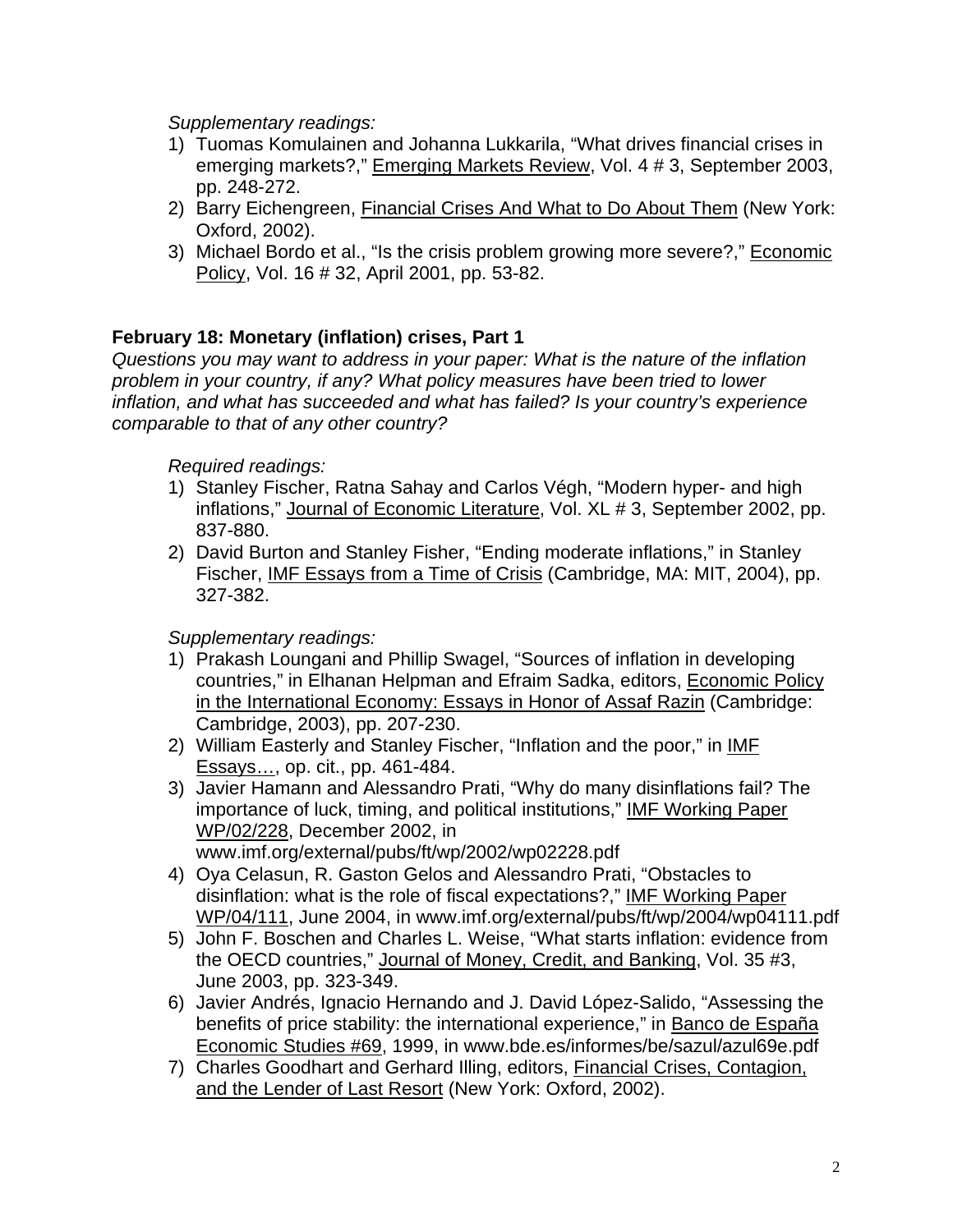- 8) Michael Bruno et al., editors, Lessons of Economic Stabilization and Its Aftermath (Cambridge, MA: MIT, 1991).
- 9) Michael Bruno et al., editors, Inflation Stabilization: The Experience of Israel, Argentina, Brazil, Bolivia and Mexico (Cambridge, MA: MIT, 1988).

# **February 25: Monetary (inflation) crises, Part 2**

*Questions you may want to address in your paper: How does your country's central bank operate, and how able is it to control inflation in theory and in practice? Has an inflation targeting framework been adopted, and if so how is it working? If not, why not and do you think it should be adopted?* 

### *Required readings:*

- 1) Frederic S. Mishkin, "Can inflation targeting work in emerging market countries?," NBER Working Paper #10646, July 2004, in www.nber.org/papers/w10646.pdf
- 2) Alina Carare et al., "Establishing initial conditions in support of inflation targeting," in Piero C. Ugolini et al., editors, Challenges to Central Banking from Globalized Financial Systems (Washington, DC: IMF, 2003), pp. 151- 190.

- 1) Mark R. Stone, "Inflation targeting lite," in Challenges to Central Banking, op. cit., pp. 111-141.
- 2) Arminio Fraga, Ilan Goldfajn and André Minella, "Inflation targeting in emerging market economies," in Mark Gertler and Kenneth Rogoff, editors, NBER Macroeconomics Annual 2003 (Cambridge, MA: MIT, 2004), pp. 365- 400.
- 3) Edwin M. Truman, Inflation Targeting in the World Economy (Washington, DC: IIE, 2003).
- 4) Eduardo Morón and Diego Winkelried, "Monetary policy rules for financially vulnerable economies," IMF Working Paper WP/03/39, February 2003, in www.imf.org/external/pubs/ft/wp/2003/wp0339.pdf
- 5) M. S. Mohanty and Marc Klau, "Monetary policy rules in emerging market economies: issues and evidence," BIS Working Papers #149, March 2004, in www.bis.org/publ/work149.pdf
- 6) Claudio Borio and Philip Lowe, "Securing sustainable price stability: should credit come back from the wilderness?," BIS Working Papers #157, July 2004, in www.bis.org/publ/work157.pdf
- 7) Mario I. Blejer et al., editors, Inflation Targeting in Practice: Strategic and Operational Issues and Applications to Emerging Market Economies (Washington, DC: IMF, 2000).
- 8) Ben S. Bernanke et al., editors, Inflation Targeting: Lessons from the International Experience (Princeton, NJ: Princeton, 1999).
- 9) BIS, "The transmission of monetary policy in emerging market economies," BIS Policy Papers #3, January 1998, in www.bis.org/publ/plcy03.pdf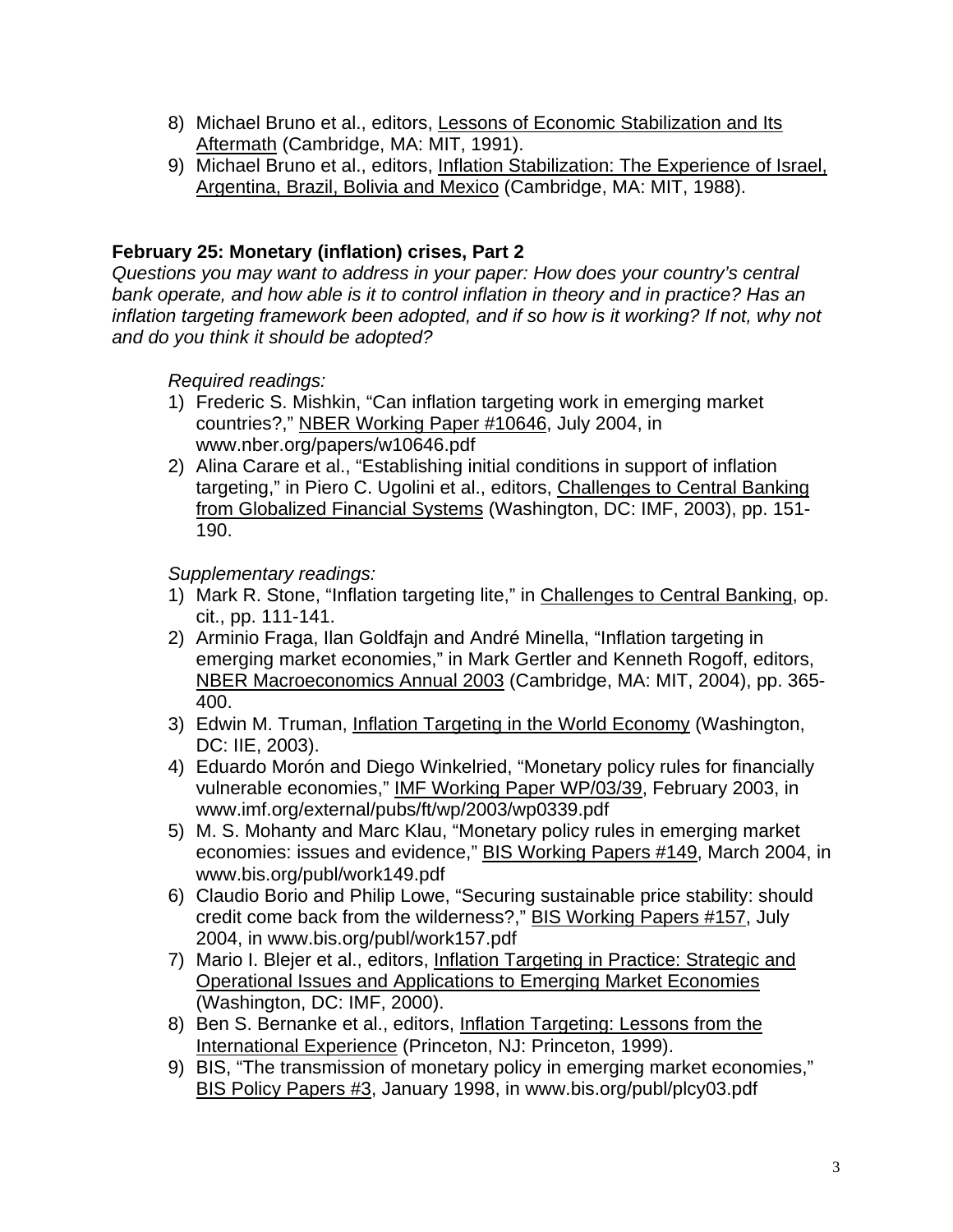### **March 4: Banking crises, Part 1**

*Questions you may want to address in your paper: Has your country suffered from a major banking crisis and, if so, did it follow the usual pattern? If you have not experienced such a crisis, why do you think that is?* 

#### *Required readings:*

- 1) Inter-American Development Bank, "Determinants and characteristics of banking crises," in Unlocking Credit: The Quest for Deep and Stable Bank Lending (Washington, DC: IADB, 2004), pp. 29-48.
- 2) Barry Eichengreen and Carlos Arteta, "Banking crises in emerging markets: presumptions and evidence," in Mario I. Blejer and Marko Skreb, editors, Financial Policies in Emerging Markets (Cambridge, MA: MIT, 2002), pp. 47- 94.

#### *Supplementary readings:*

- 1) David S. Hoelscher et al., "Managing systemic banking crises," IMF Occasional Paper #224 (Washington, DC: IMF, 2003).
- 2) Alicia Garcóa Herrero and Pedro del Río, "Financial stability and the design of monetary policy," in Banco de España Working Paper #315, 2003, in www.bde.es/informes/be/docs/dt0315e.pdf
- 3) Ilan Noy, "Financial liberalization, prudential supervision, and the onset of banking crises," Emerging Markets Review, Vol. 5 #3, 2004, pp. 341-359.
- 4) James Bell and Darren Pain, "Leading indicator models of banking crises: a critical review," Bank of England Financial Stability Review, #9, December 2000, pp. 113-129, in www.bankofengland.co.uk/fsr/fsr09art3.pdf
- 5) Carlos O. Arteta, "Are financially dollarized countries more prone to costly crises?," Federal Reserve Board International Finance Discussion Papers #763, March 2003, in www.federalreserve.gov/pubs/ifdp/2003/763/ifdp763.pdf
- 6) Anne-Marie Gulde et al., "Financial stability in dollarized economies," IMF Occasional Paper #230 (Washington, DC: IMF, 2004).
- 7) Haizhou Huang, Dalia Marin and Chenggang Xu, "Financial crisis, economic recovery, and banking development in Russia, Ukraine and other FSU countries," IMF Working Paper WP/04/105, June 2004, in www.imf.org/external/pubs/ft/wp/2004/wp04105.pdf
- 8) Charles Collyns and G. Russell Kincaid, "Managing financial crises: recent experience and lessons for Latin America," IMF Occasional Paper #217 (Washington, DC: IMF, 2003).

### **March 11: Banking crises, Part 2**

*Questions you may want to address in your paper: How strong or weak are the bank regulatory and supervisory institutions in your country? What do you think about the bank deposit insurance system, if there is one? Are foreign banks active in your country and, if not, do you think they should be invited in to provide more systemic stability and competition?*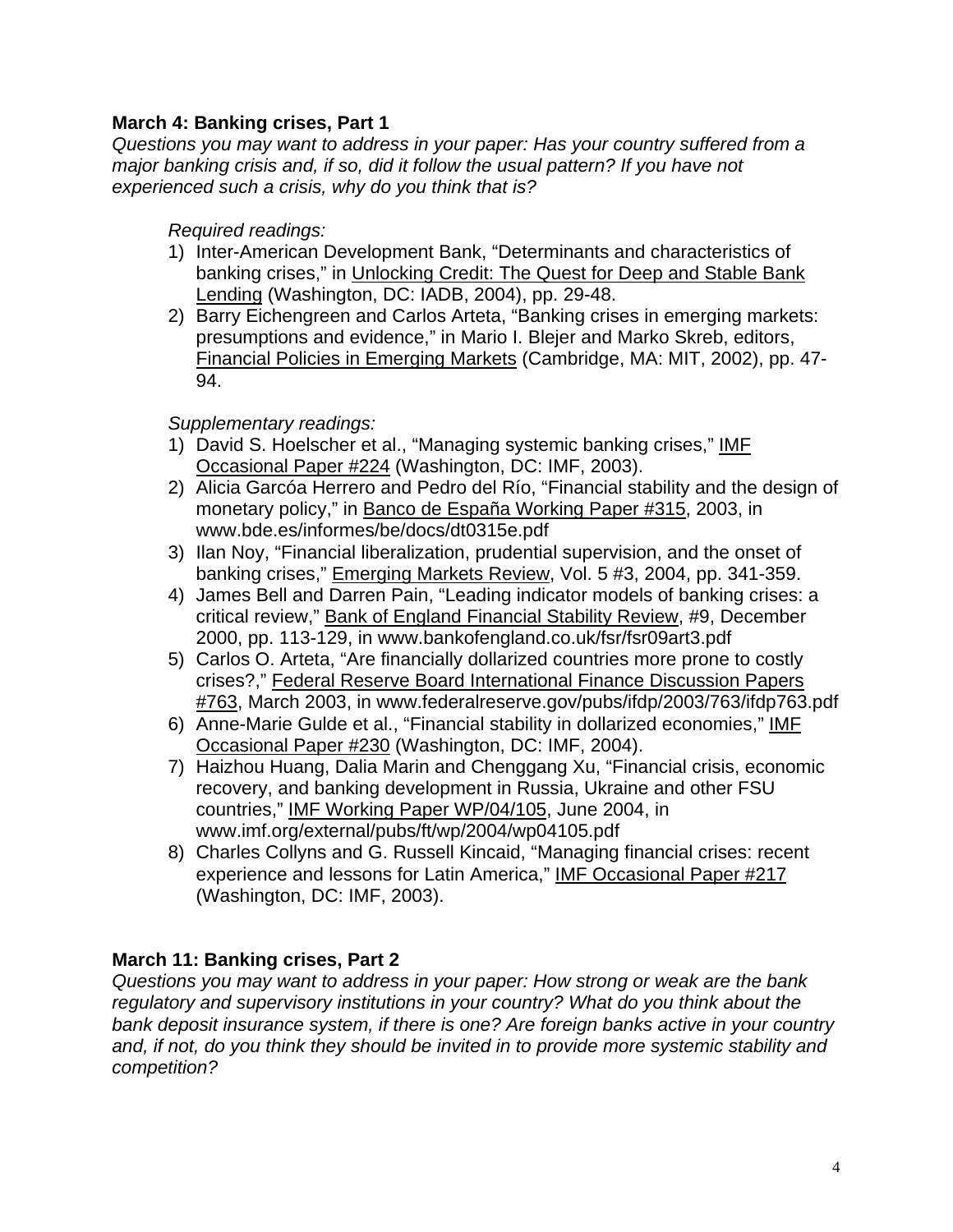*Required readings:*

- 1) Frederic S. Mishkin, "Financial policies and the prevention of financial crises in emerging market countries," in Martin Feldstein, editor, Economic and Financial Crises in Emerging Market Economies (Chicago: Univ. of Chicago Press, 2003), pp. 93-130.
- 2) Aristóbulo de Juan, "From good bankers to bad bankers," in Gerard Caprio, Patrick Honohan and Dimitri Vittas, editors, *Financial Sector Policy for* Developing Countries (Washington, DC: World Bank, 2002), pp. 19-30.

*Supplementary readings:*

- 1) James R. Barth, Gerard Caprio Jr. and Ross Levine, "Bank regulation and supervision: what works best?," Journal of Financial Intermediation, Vol. 13 #2, April 2004, pp. 205-248.
- 2) David G. Mayes, "Who pays for bank insolvency?," Journal of International Money and Finance, Vol. 23 #3, April 2004, pp. 515-551.
- 3) Matthew T. Jones, Paul Hilbers and Graham Slack, "Stress testing financial systems: what to do when the Governor calls," IMF Working Paper WP/04/127, July 2004, in www.imf.org/external/pubs/ft/wp/2004/wp04111.pdf
- 3) David C. Cole, "Impact of early financial growth strategies on financial structures and problems in three Asian crisis countries," in Financial Sector Policy…, op. cit., pp. 31-47.
- 4) Enrica Detragiache and Poonam Gupta, "Foreign banks in emerging market crises: evidence from Malaysia," IMF Working Paper WP/04/129, July 2004, in www.imf.org/external/pubs/ft/wp/2004/wp04129.pdf
- 5) Kam Hon Chu, "Deposit insurance and banking crises in the short and long run," Cato Journal, Vol. 23 #2, Fall 2003, pp. 265-280, in www.cato.org/pubs/journal/cj23n2/cj23n2-8.pdf
- 6) Aerdt Houben, Jan Kakes and Garry Schinasi, "Toward a framework for safeguarding financial stability," IMF Working Paper WP/04/101, June 2004, in www.imf.org/external/pubs/ft/wp/2004/wp04101.pdf
- 7) Gerard Caprio Jr. et al., editors, Preventing Bank Crises: Lessons from Recent Global Bank Failures (Washington, DC: World Bank, 1998).

# **April 8: Currency (exchange rate) crises, Part 1**

*Questions you may want to address in your paper: Has your country suffered from a major exchange rate crisis and, if so, did it follow the usual pattern? If you have not experienced such a crisis, why do you think that is?* 

*Required readings:*

- 1) Ilker Domac, Maria Soledad Martinez Peria, "Banking crises and exchange rate regimes: is there a link?," Journal of International Economics, Vol. 61, 2003, pp. 41-72.
- 2) Steven A. Block, "Political conditions and currency crises in emerging markets," Emerging Markets Review, Vol. 4 # 3, September 2003, pp. 287- 309.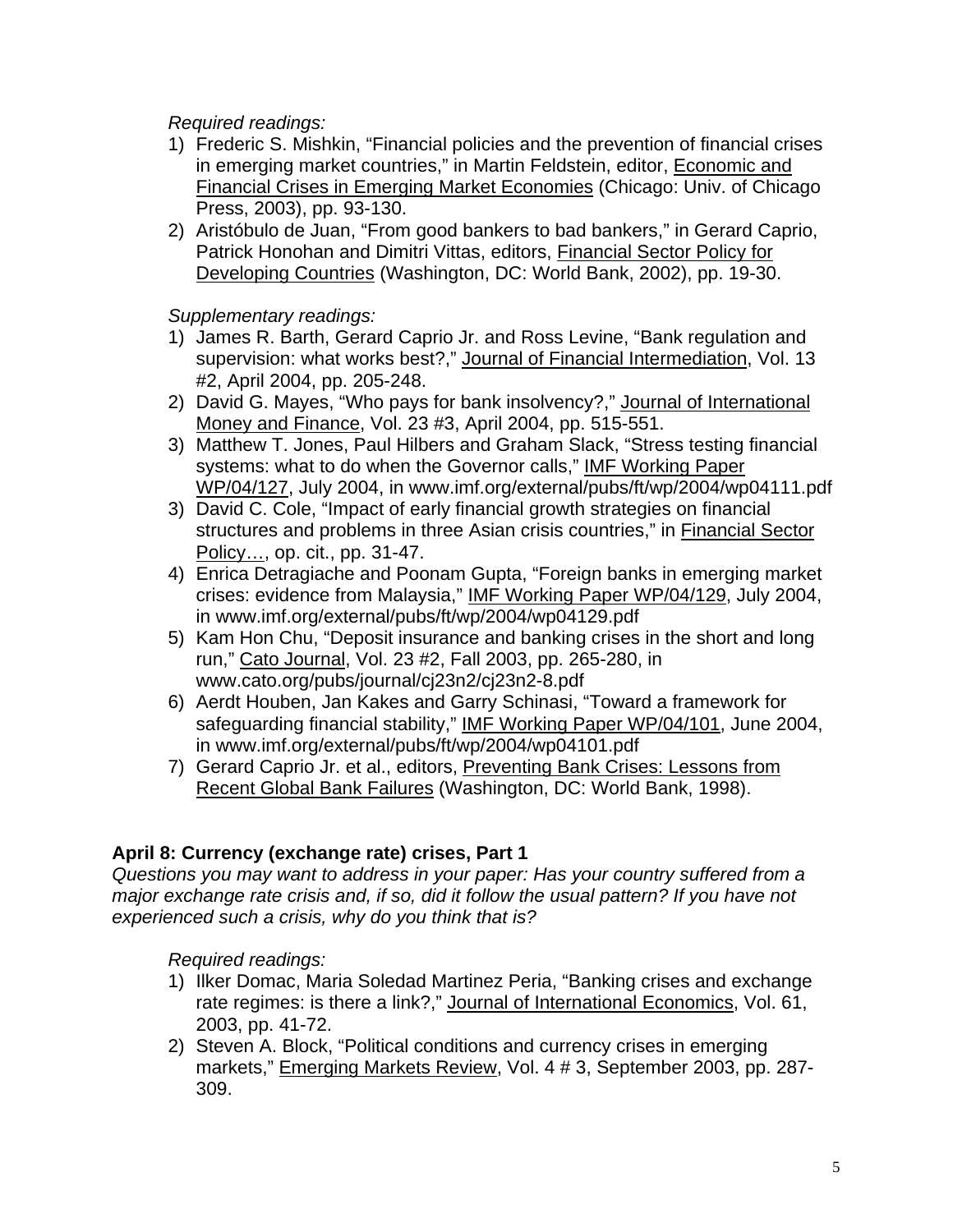3) Evan Tanner, "Exchange market pressure, currency crises, and monetary policy: additional evidence from emerging markets," IMF Working Paper WP/02/14, January 2002, in www.imf.org/external/pubs/ft/wp/2002/wp0214.pdf

*Supplementary readings:*

- 1) Poonam Gupta, Deepak Mishra and Ratna Sahay, "Output response to currency crises," IMF Working Paper WP/03/230, November 2003, in www.imf.org/external/pubs/ft/wp/2003/wp03230.pdf
- 2) Michael P. Dooley and Jeffrey A. Frankel, editors, Managing Currency Crises in Emerging Markets (Chicago: Chicago, 2003).
- 3) Manmohan Kumar, Uma Moorthy and William Perraudin, "Predicting emerging market currency crashes," IMF Working Paper WP/02/7, January 2002, in www.imf.org/external/pubs/ft/wp/2002/wp0207.pdf
- 4) Swati Ghosh and Atish Ghosh, "Structural vulnerabilities and currency crises," IMF Working Paper WP/02/9, January 2002, in www.imf.org/external/pubs/ft/wp/2002/wp0209.pdf
- 5) Sebastian Edwards and Jeffrey A. Frankel, editors, Preventing Currency Crises in Emerging Markets (Chicago: Chicago, 2002).
- 6) Stijn Claessens and Kristin J. Forbes, editors, International Financial Contagion (Boston: Kluwer, 2001).
- 7) Paul Krugman, editor, Currency Crises (Chicago: Chicago, 2000).

# **April 15: Currency (exchange rate) crises, Part 2**

*Questions you may want to address in your paper: What has been your country's experience with various exchange-rate regimes? Do you think that you would be better off with a more flexible, market-based currency regime; with a more fixed exchange rate; or with no national currency at all (e.g., dollarization or euroization)?*

*Required readings:* 

- 1) Stanley Fischer, "Exchange rate regimes: is the bipolar view correct?," in IMF Essays…, op. cit., pp. 227-254.
- 2) Andrea Bubula and Inci Otker-Robe, "Are pegged and intermediate exchange rate regimes more crisis prone?," IMF Working Paper WP/03/223, November 2003, in www.imf.org/external/pubs/ft/wp/2003/wp03223.pdf
- 3) Guillermo Calvo and Frederic Mishkin, "The mirage of exchange-rate regimes for emerging-market countries," Journal of Economic Perspectives, Fall 2003, pp. 99-118.

*Supplementary readings:* 

1) Rupa Duttagupta, Gilda Fernandez and Cem Karacadag, "From fixed to float: operational aspects of moving toward exchange rate flexibility," IMF Working Paper WP/04/126, July 2004, in

www.imf.org/external/pubs/ft/wp/2004/wp04126.pdf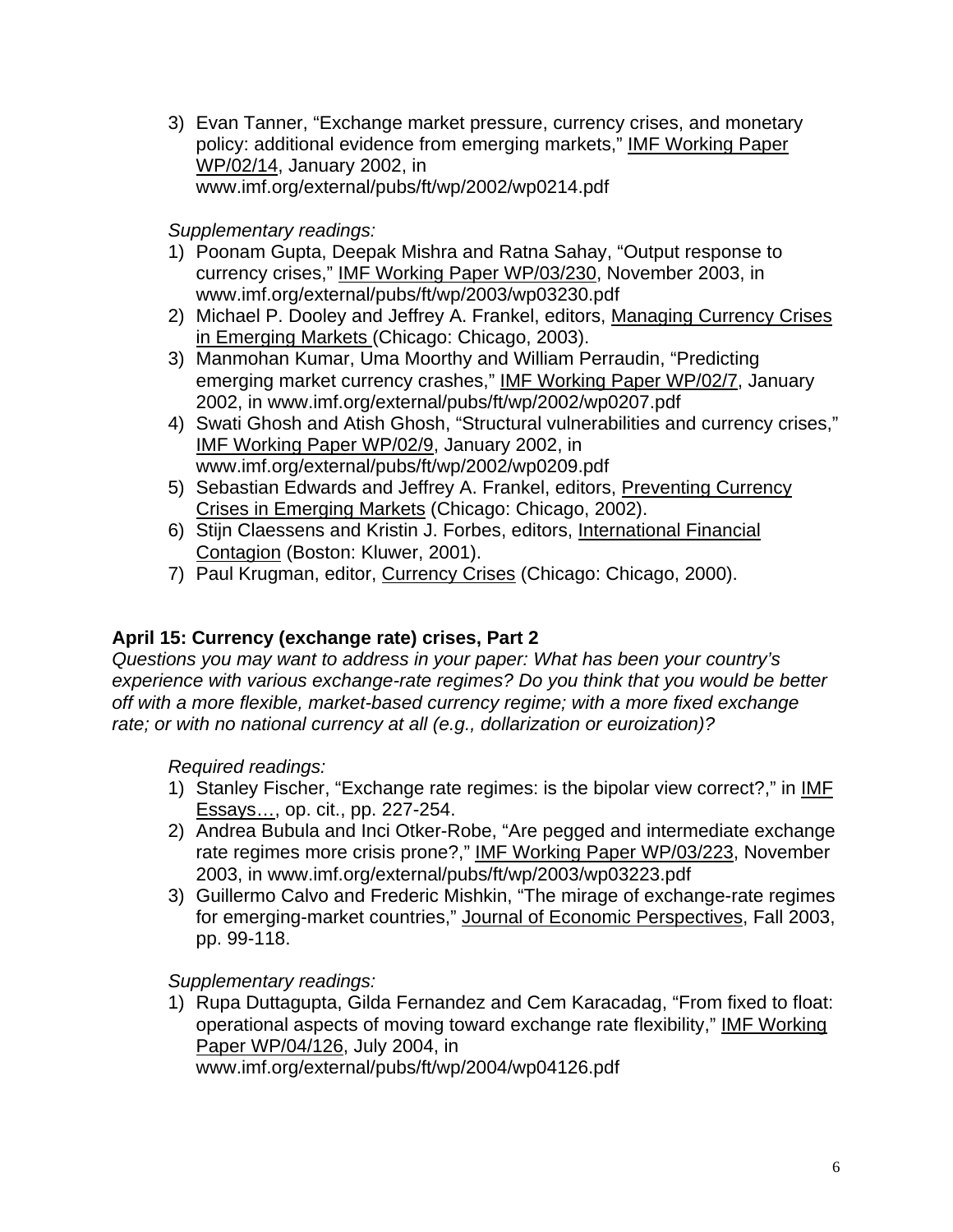- 2) Ari Aisen, "Money-based versus exchange-rate based stabilization: is there space for political opportunism?," IMF Working Paper WP/04/94, June 2004, in www.imf.org/external/pubs/ft/wp/2004/wp0494.pdf
- 3) Eduardo Levy-Yeyati and Federico Sturzenegger, "To float or to fix: evidence on the impact of exchange rate regimes on growth," American Economic Review, Vol. 93 #4, September 2003, pp. 1173-1193.
- 4) BIS, "Regional currency areas and the use of foreign currencies," BIS Papers #17, September 2003, in www.bis.org/publ/bispap17.pdf
- 5) Rupa Duttagupta and Inci Otker-Robe, "Exits from pegged regimes: an empirical analysis," IMF Working Paper WP/03/147, July 2003, in www.imf.org/external/pubs/ft/wp/2003/wp03147.pdf
- 6) Alberto Alesina and Alexander Wagner, *"*Choosing (and reneging on) exchange rate regimes," NBER Working Paper #9809, June 2003, in www.nber.org/papers/w9809.pdf
- 7) Corinne Ho and Robert N. McCauley, "Living with flexible exchange rates: issues and recent experience in inflation targeting emerging market economies," BIS Working Papers #130, February 2003, in www.bis.org/publ/work130.pdf
- 8) Felipe Larraín and Andrés Velasco, "How should emerging economies float their currencies?," Economics of Transition, Vol. 10 #2, 2002, pp. 365-392.
- 9) Kenneth S. Rogoff et al., "Evolution and performance of exchange rate regimes," IMF Occasional Paper #229, 2004.

# **April 22: Currency (exchange rate) crises, Part 3**

*Questions you may want to address in your paper: Are currency and other mismatches prevalent in your country, and if so why or why not? What do you think should be done to minimize these mismatches, or to prevent their negative consequences?*

*Required readings:* 

Morris Goldstein and Philip Turner, Controlling Currency Mismatches in Emerging Markets (Washington, DC: IIE, 2004), pp.1-120.

- 1) Barry Eichengreen, Ricardo Hausmann and Ugo Panizza, "Currency mismatches, debt intolerance and original sin: why they are not the same and why it matters," NBER Working Paper #10036, October 2003, in www.nber.org/papers/w10036.pdf
- 2) Ricardo Hausmann, "Good credit ratios, bad credit ratings: the role of debt structure," in George Kopits, editor, Rules-Based Fiscal Policy in Emerging Markets (New York: Palgrave MacMillan, 2004), pp. 30-52.
- 3) Adolfo Barajas and R. Armando Morales, "Dollarization of liabilities: beyond the usual suspects," IMF Working Paper WP/03/11, January 2003, in www.imf.org/external/pubs/ft/wp/2003/wp0311.pdf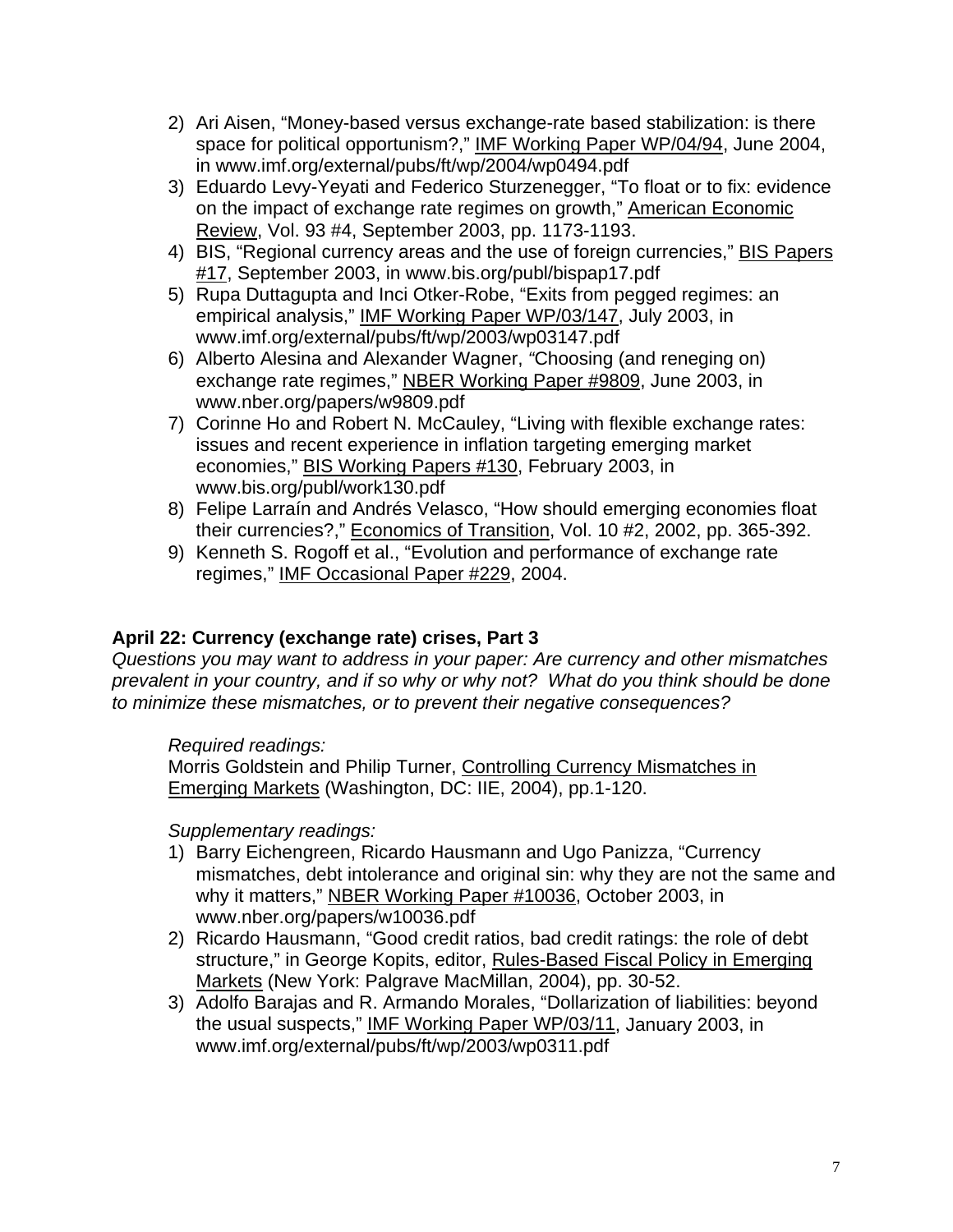4) Mark Allen et al., "A balance sheet approach to financial crisis," IMF Working Paper WP/02/210, December 2002, in www.imf.org/external/pubs/ft/wp/2002/wp02210.pdf

# **April 29: Currency (exchange rate) crises, Part 4**

*Questions you may want to address in your paper: How widespread is spontaneous dollarization in your country, and do you think it is good or bad? Should this dollarization be encouraged or discouraged – or merely ignored?* 

### *Required readings:*

- 1) Carmen M. Reinhart, Kenneth S. Rogoff and Miguel A. Savastano, "Addicted to dollars," NBER Working Paper #10015, October 2003, in www.nber.org/papers/w10015.pdf
- 2) Gianni De Nicoló et al., "Dollarization of the banking system: good or bad?" IMF Working Paper WP/03/146, July 2003, in www.imf.org/external/pubs/ft/wp/2003/wp03146.pdf

### *Supplementary readings:*

- 1) Mario de Zamaróczy and Sopanha Sa, "Economic policy in a highly dollarized economy: the case of Cambodia," IMF Occasional Paper #219, 2003.
- 2) Sebastian Edwards and I. Igal Magendzo, "Strict dollarization and economic performance: an empirical investigation," NBER Working Paper #9820, July 2003 in www.nber.org/papers/w9820
- 3) Andrew Berg and Eduardo Borensztein, "The pros and cons of full dollarization," in Dominick Salvatore et al., editors, The Dollarization Debate (New York: Oxford, 2003), pp. 72-101.
- 4) Eduardo Levy Yeyati and Federico Sturzenegger, "Dollarization: a primer," in Dollarization (Cambridge, MA: MIT, 2003), pp. 1-51.

# **May 6: Fiscal (debt) crises, Part 1**

*Questions you may want to address in your paper: Is your country "debt intolerant," and if so why or why not? Do you think that its external debt burden is sustainable, and if so why or why not? What are the policy implications of your assessment?*

# *Required readings:*

- 1) Carmen M. Reinhart, Kenneth S. Rogoff and Miguel A. Savastano, "Debt intolerance," Brookings Papers on Economic Activity, #1, Spring 2003, pp. 1- 74.
- 2) Aart Kraay and Vikram Nehru, "When is external debt sustainable?," draft, October 2003, in www.imf.org/external/np/res/seminars/2003/lic/pdf/kn.pdf

# *Supplementary readings:*

1) Craig Burnside, editor, Fiscal Sustainability in Theory and Practice: A Handbook (Washington, DC: World Bank, 2004).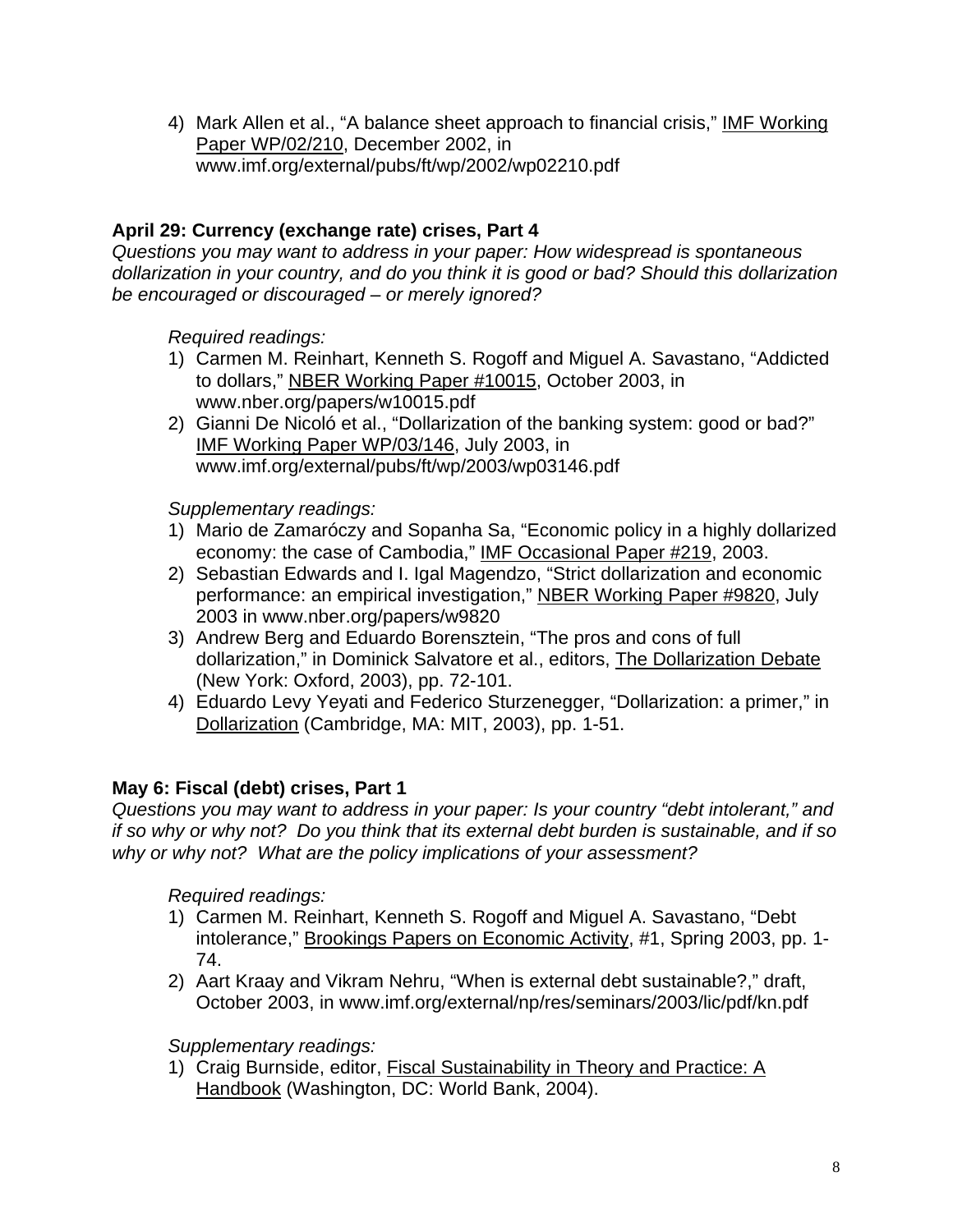- 2) IMF and World Bank, "Debt sustainability in low-income countries: proposal for an operational framework and policy implications," draft, February 3, 2004, in www.imf.org/external/np/pdr/sustain/2004/020304.pdf
- 3) IMF, "Public debt in emerging markets: is it too high?," World Economic Outlook September 2003, pp. 113-152, in www.imf.org/external/pubs/ft/weo/2003/02/pdf/chapter3.pdf
- 4) Thomas Helbling, Ashoka Mody and Ratna Sahay, "Debt accumulation in the CIS-7 countries: bad luck, bad policies, or bad advice?," IMF Working Paper WP/04/93, May 2004, in www.imf.org/external/pubs/ft/wp/2004/wp0493.pdf
- 5) Richard Hemming, Michael Kell and Axel Schimmelpfennig, "Fiscal vulnerability and financial crises in emerging market economies," IMF Occasional Paper #218, 2003.
- 6) Shogo Ishii et al., "Capital account liberalization and financial sector stability," IMF Occasional Paper #211, 2002.
- 7) IMF, "Access to international capital markets for first-time sovereign issuers," and "Country cases," draft, November 17, 2003, in www.imf.org/external/np/icm/2003/eng/111703.pdf and www.imf.org/external/np/icm/2003/eng/111703s1.pdf

# **May 13: Fiscal (debt) crises, Part 2**

*Questions you may want to address in your paper: Has your government defaulted on its external debt, and if so why or why not? Do you think that your country needs debt forgiveness, and if so how should it go about getting it? What are the policy implications of your assessment?*

*Required readings:* 

- 1) Punam Chuhan and Federico Sturzenegger, "Default episodes in the 1980s and 1990s: what have we learned?," March 2004, in www1.worldbank.org/economicpolicy/documents/mv/pgchapter08.pdf
- *2)* Arturo C. Porzecanski, "Dealing with sovereign debt: trends and implications," forthcoming in Chris Jochnick and Fraser Preston, editors, Sovereign Debt at the Crossroads (New York: Oxford Univ. Press, 2005).

- 1) Guillermo A. Calvo, Alejandro Izquierdo and Ernesto Talvi, "Sudden stops, the real exchange rate, and fiscal sustainability: Argentina's lessons," in Monetary Unions and Hard Pegs: Effects on Trade, Financial Development, and Stability, Volbert Alexander et al., editors (New York: Oxford, 2004), pp. 151-181.
- 2) Caroline Van Rijckeghem and Beatrice Weder, "The politics of debt crises," CEPR Discussion Paper #4683, October 2004, in www.cepr.org/pubs/dps/DP4683.asp
- 3) Mark Kruger and Miguel Messmacher, "Sovereign debt defaults and financing needs," IMF Working Paper WP/04/53, March 2004, in www.imf.org/external/pubs/ft/wp/2004/wp0453.pdf